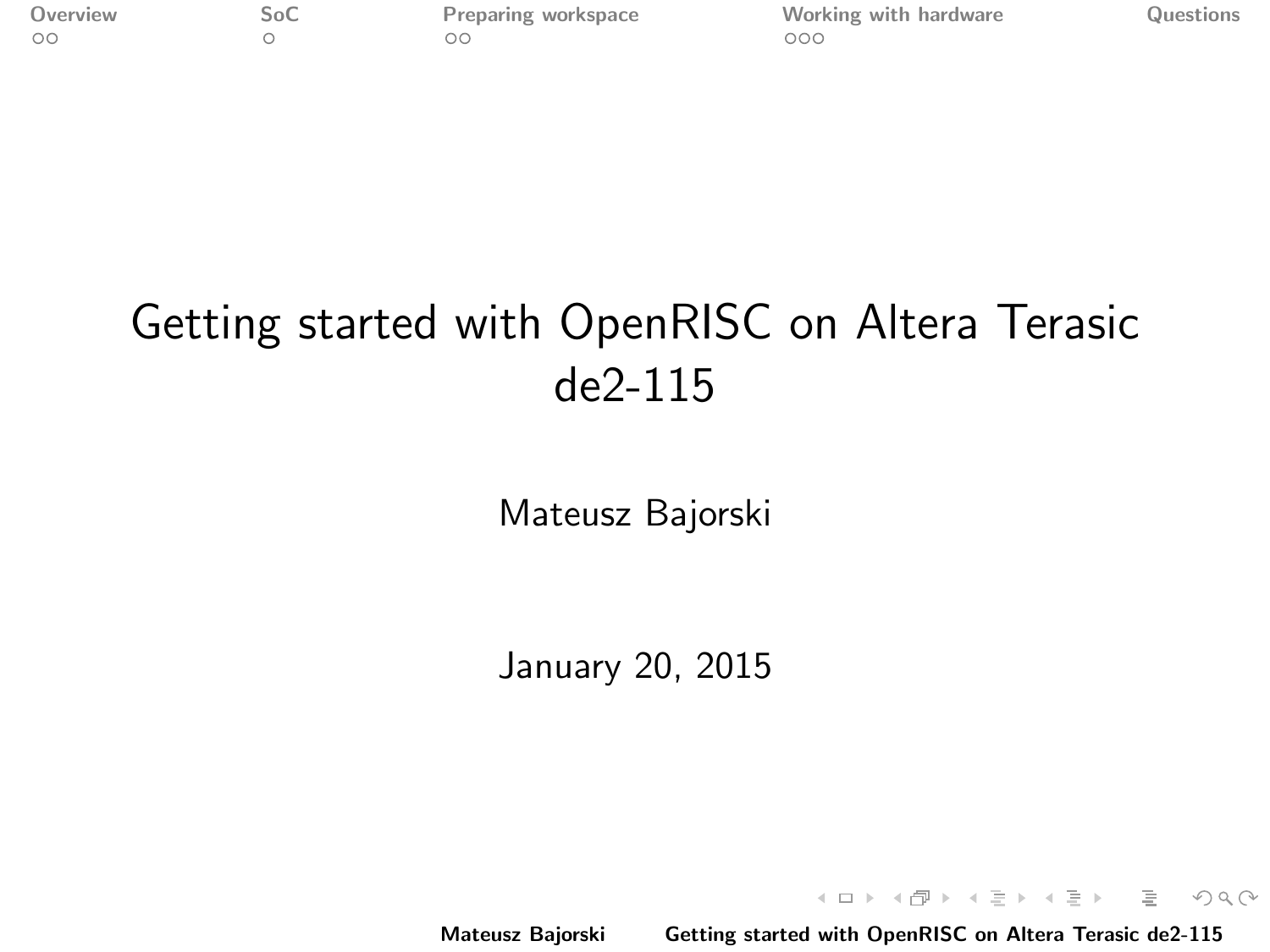<span id="page-1-0"></span>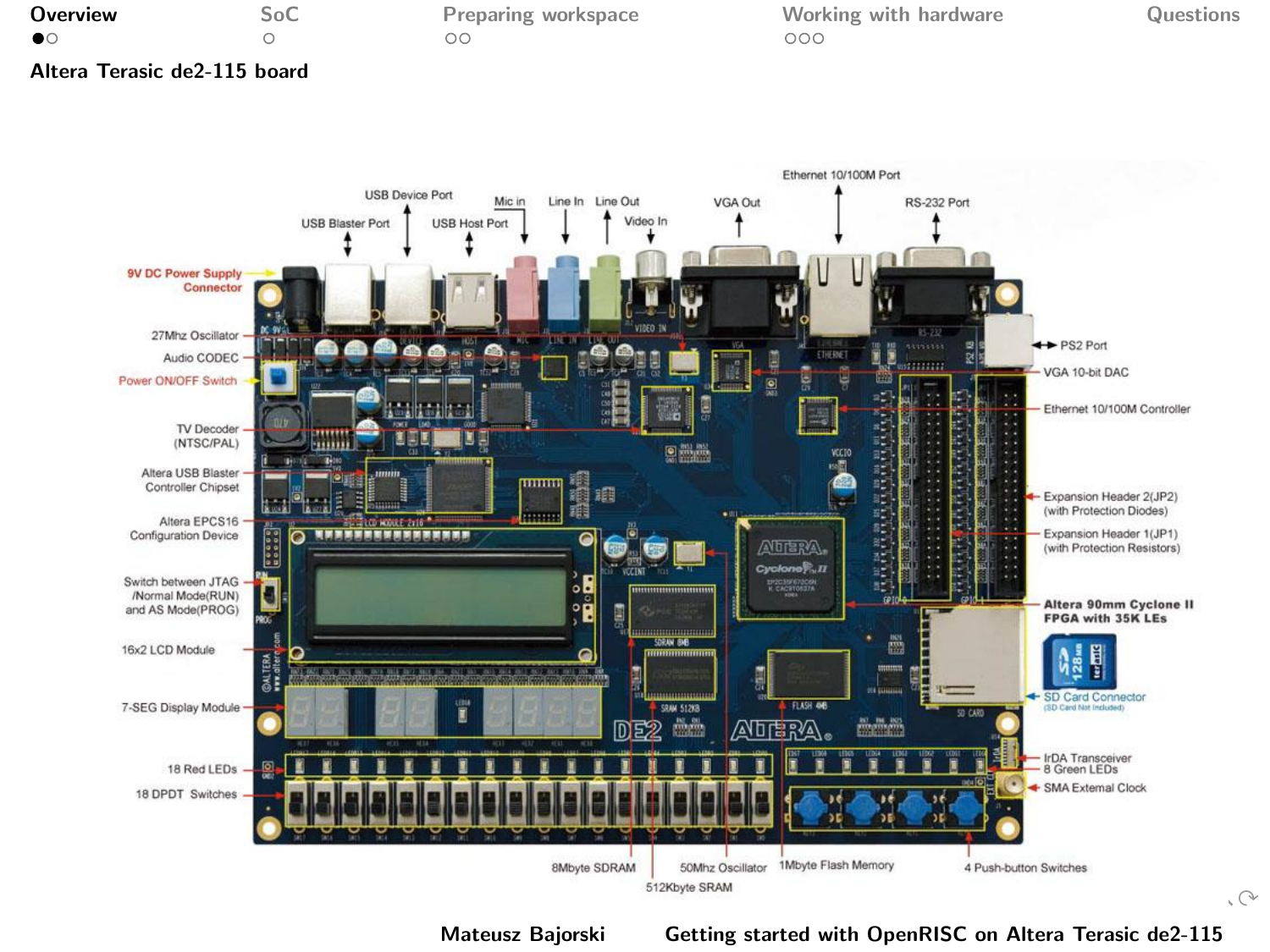<span id="page-2-0"></span>

| Overview                      | SoC | Preparing workspace | Working with hardware | Questions |
|-------------------------------|-----|---------------------|-----------------------|-----------|
|                               |     | ОC                  | ooc                   |           |
| Altera Terasic de0-nano board |     |                     |                       |           |



Mateusz Bajorski [Getting started with OpenRISC on Altera Terasic de2-115](#page-0-0)

イロン イ団ン イミン イミン

 $\equiv$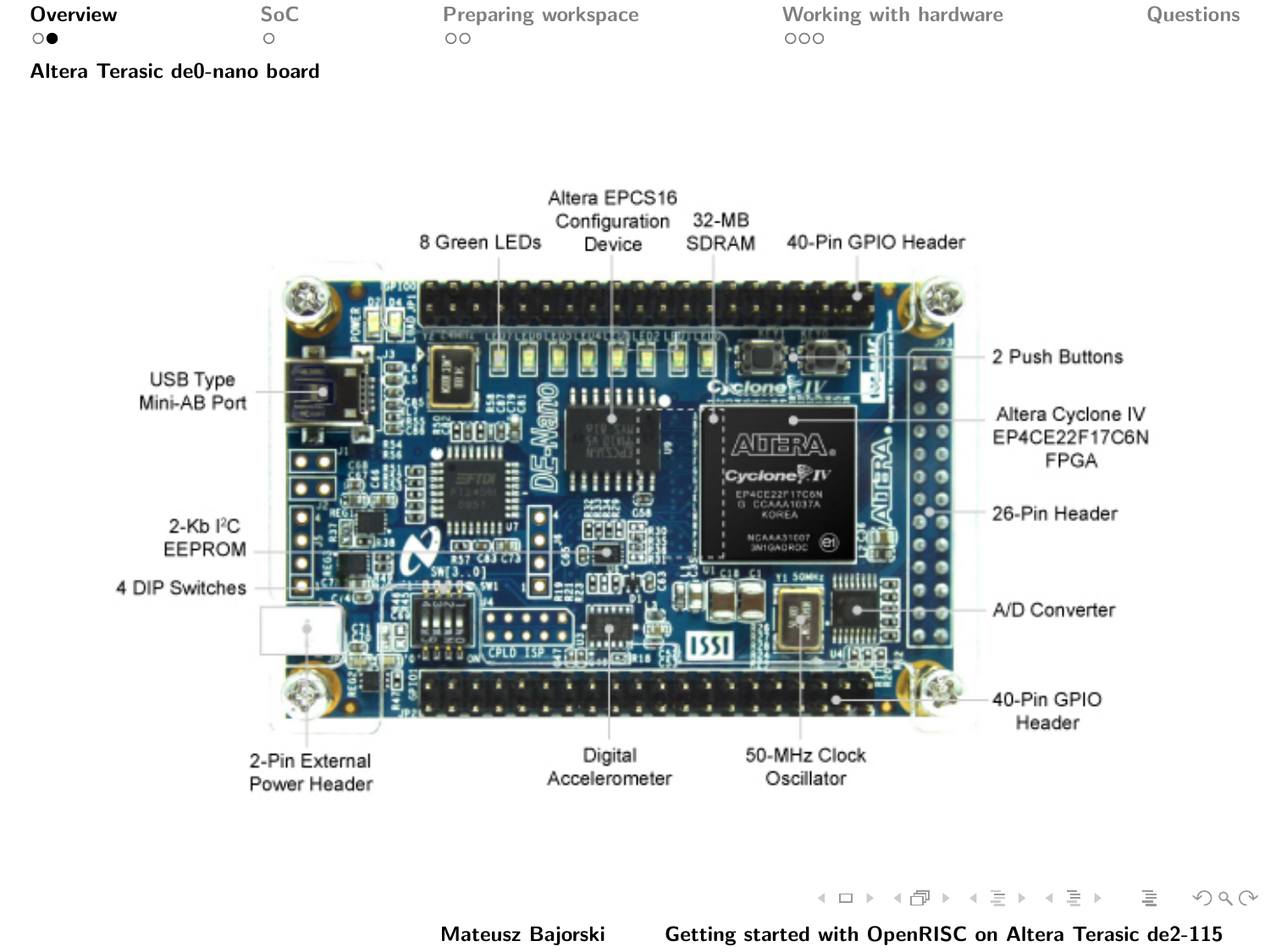<span id="page-3-0"></span>

| Overview |  |
|----------|--|
| oο       |  |

**[SoC](#page-3-0)** [Preparing workspace](#page-5-0) [Working with hardware](#page-7-0) [Questions](#page-10-0)

 $OQ$ 

# SoC - System-on-a-chip

Gotowy ukad scalony zawierajcy kompletny system komponentw elektronicznych (CPU, magistrala, sram, porty szeregowy, i2c, etc.)

Mateusz Bajorski [Getting started with OpenRISC on Altera Terasic de2-115](#page-0-0)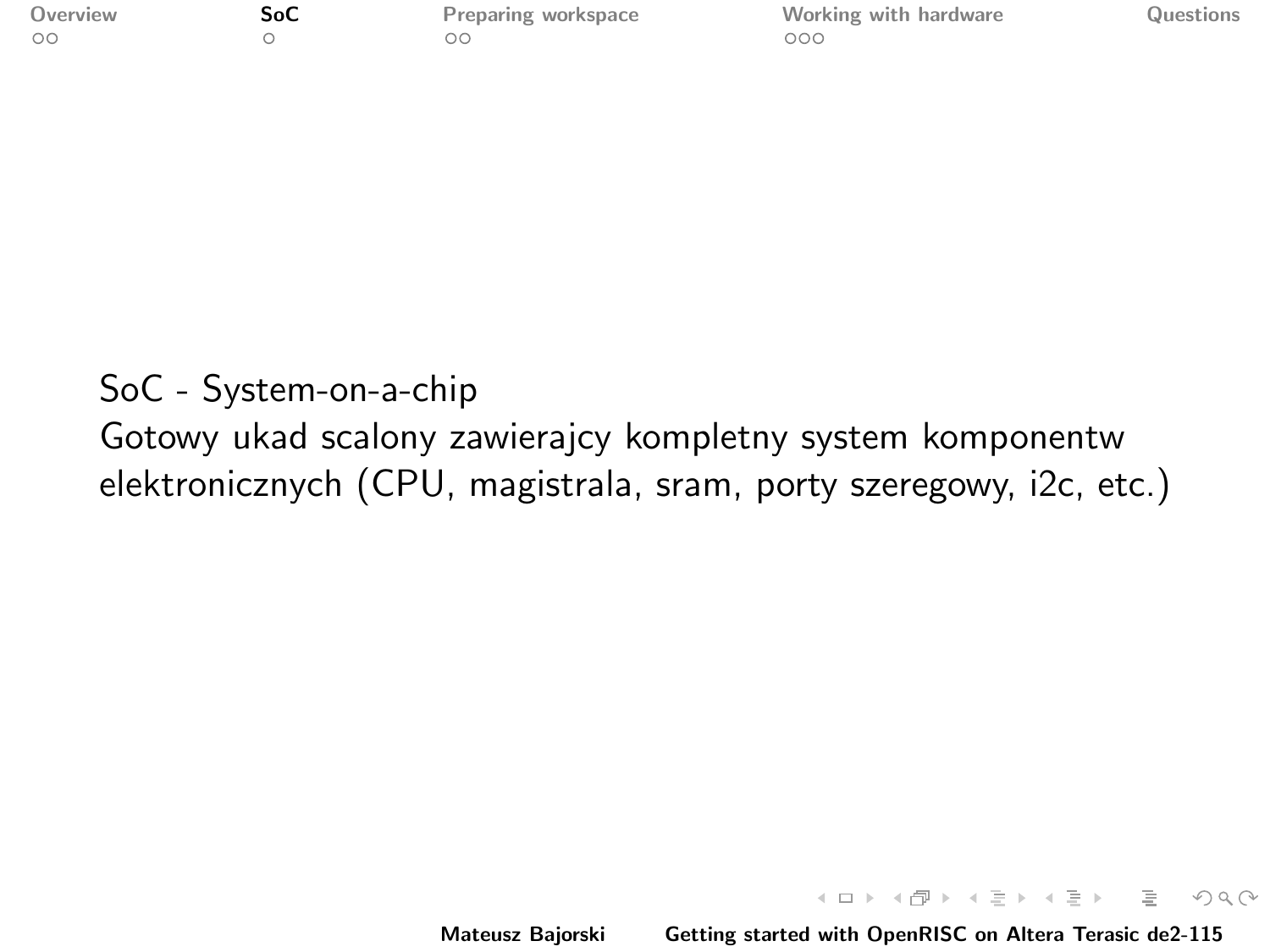<span id="page-4-0"></span>

| Overview                          |  |
|-----------------------------------|--|
| ററ                                |  |
| ORPS <sub>o</sub> C <sub>v2</sub> |  |

**[SoC](#page-3-0)** [Preparing workspace](#page-5-0) [Working with hardware](#page-7-0) [Questions](#page-10-0)<br>  $\bullet$  00



K ロ > K @ > K 등 > K 등 > H 등 …  $\begin{picture}(160,170) \put(0,0){\line(1,0){10}} \put(10,0){\line(1,0){10}} \put(10,0){\line(1,0){10}} \put(10,0){\line(1,0){10}} \put(10,0){\line(1,0){10}} \put(10,0){\line(1,0){10}} \put(10,0){\line(1,0){10}} \put(10,0){\line(1,0){10}} \put(10,0){\line(1,0){10}} \put(10,0){\line(1,0){10}} \put(10,0){\line(1,0){10}} \put(10,0){\line$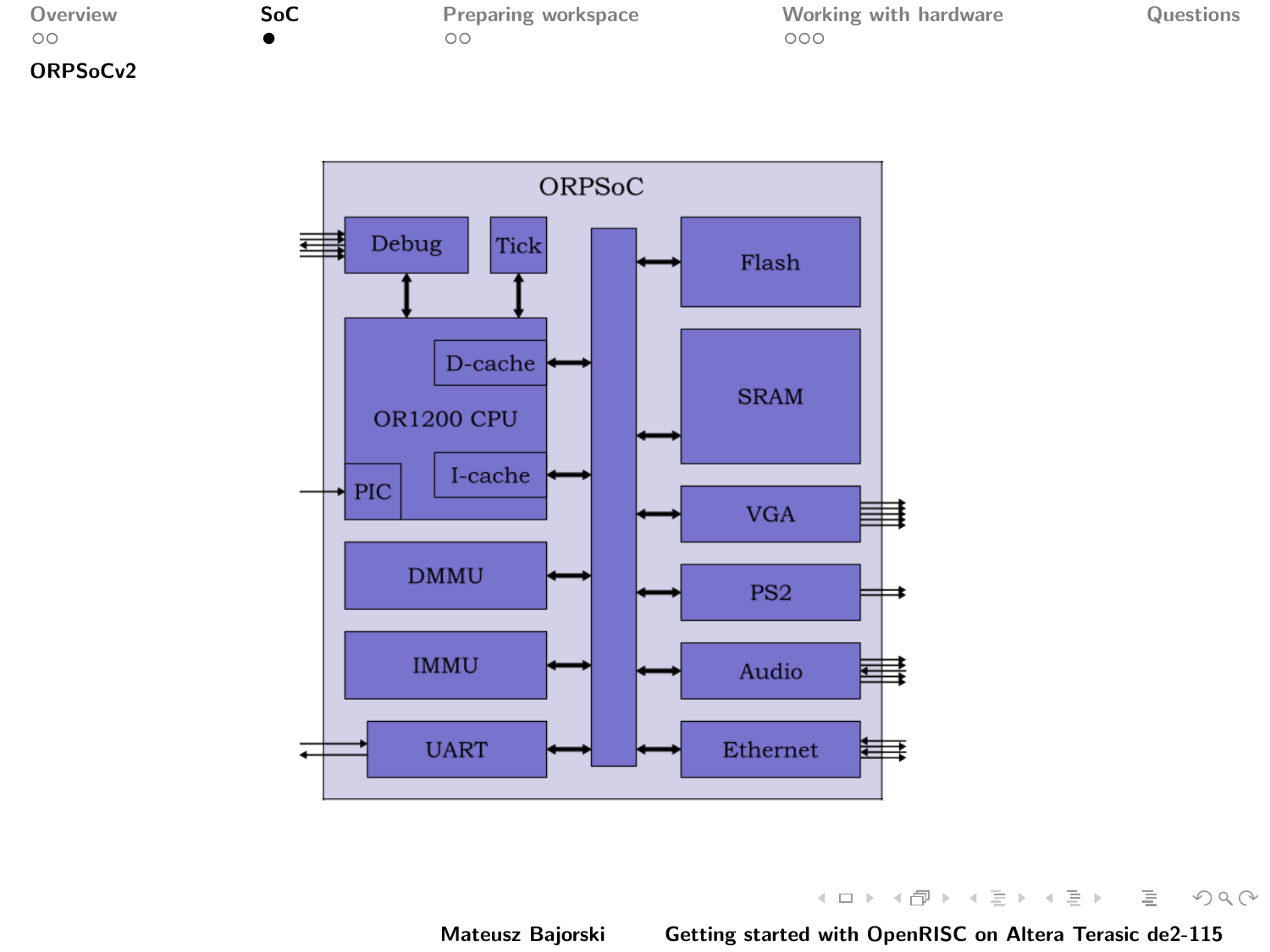<span id="page-5-0"></span>

| Overview     | SoC | <b>Preparing workspace</b> | Working with hardware | Questions |
|--------------|-----|----------------------------|-----------------------|-----------|
| $\circ$      |     |                            | DOC                   |           |
| Requirements |     |                            |                       |           |

- <sup>1</sup> Altera Terasic de2-115 board
- <sup>2</sup> rs232 cable and rs232 port or rs232-usb cable
- **3** Linux PC

Mateusz Bajorski [Getting started with OpenRISC on Altera Terasic de2-115](#page-0-0)

K ロ > K @ > K ミ > K ミ > ニ ミ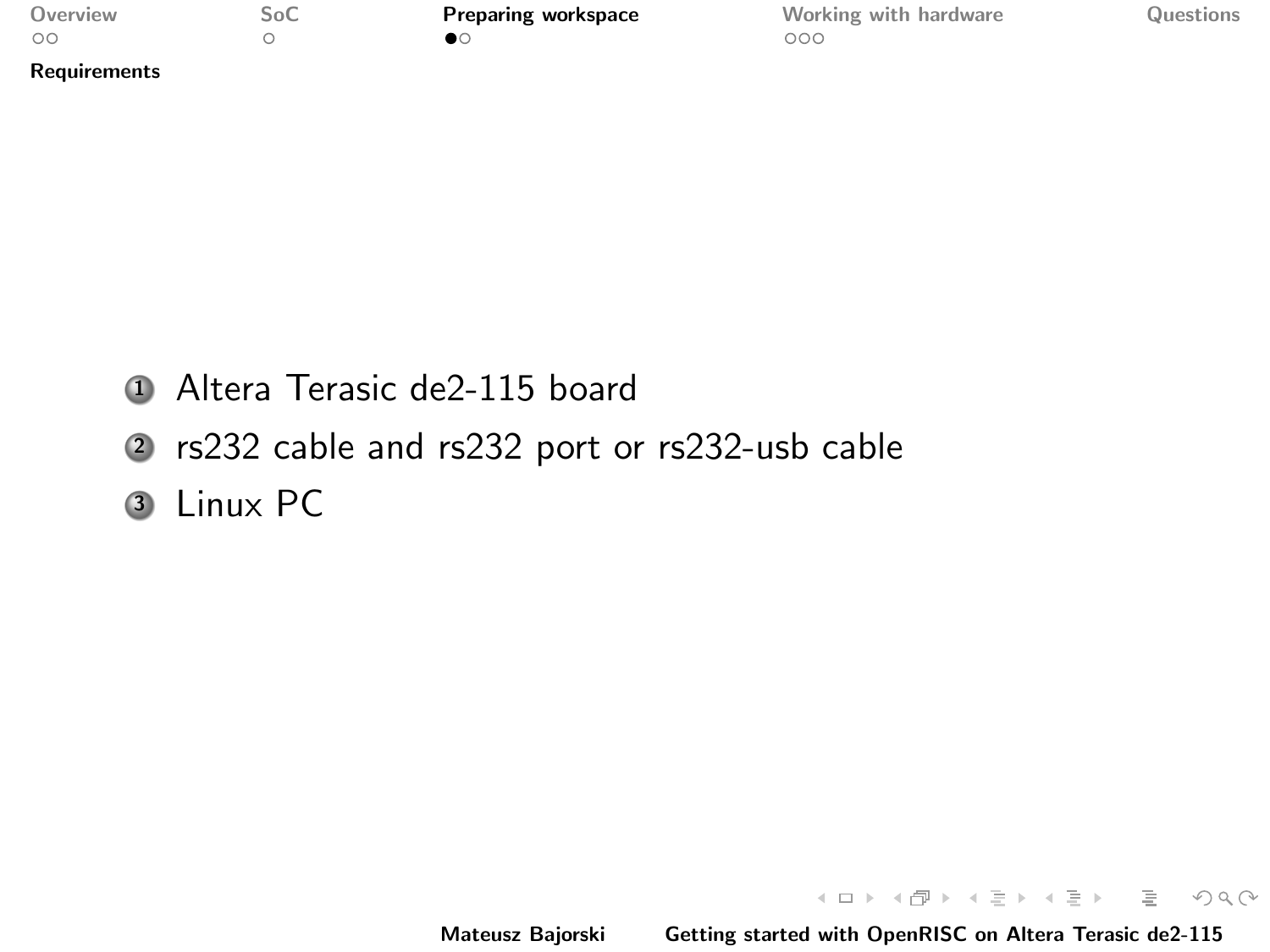<span id="page-6-0"></span>

| Overview | SoC        |
|----------|------------|
| OC       | $\bigcirc$ |

[Install toolchain and utils](#page-6-0)

**[Preparing workspace](#page-5-0)** [Working with hardware](#page-7-0) [Questions](#page-10-0)<br>  $\overline{\mathbf{Q}}$ 

# Go to <http://bit.ly/openrisc-de2>

 $\mathcal{A} \subseteq \mathcal{A} \Rightarrow \mathcal{A} \subseteq \mathcal{B} \Rightarrow \mathcal{A} \subseteq \mathcal{B} \Rightarrow \mathcal{A} \subseteq \mathcal{B} \Rightarrow \mathcal{B} \subseteq \mathcal{B}$  $\begin{picture}(160,170) \put(0,0){\line(1,0){10}} \put(10,0){\line(1,0){10}} \put(10,0){\line(1,0){10}} \put(10,0){\line(1,0){10}} \put(10,0){\line(1,0){10}} \put(10,0){\line(1,0){10}} \put(10,0){\line(1,0){10}} \put(10,0){\line(1,0){10}} \put(10,0){\line(1,0){10}} \put(10,0){\line(1,0){10}} \put(10,0){\line(1,0){10}} \put(10,0){\line$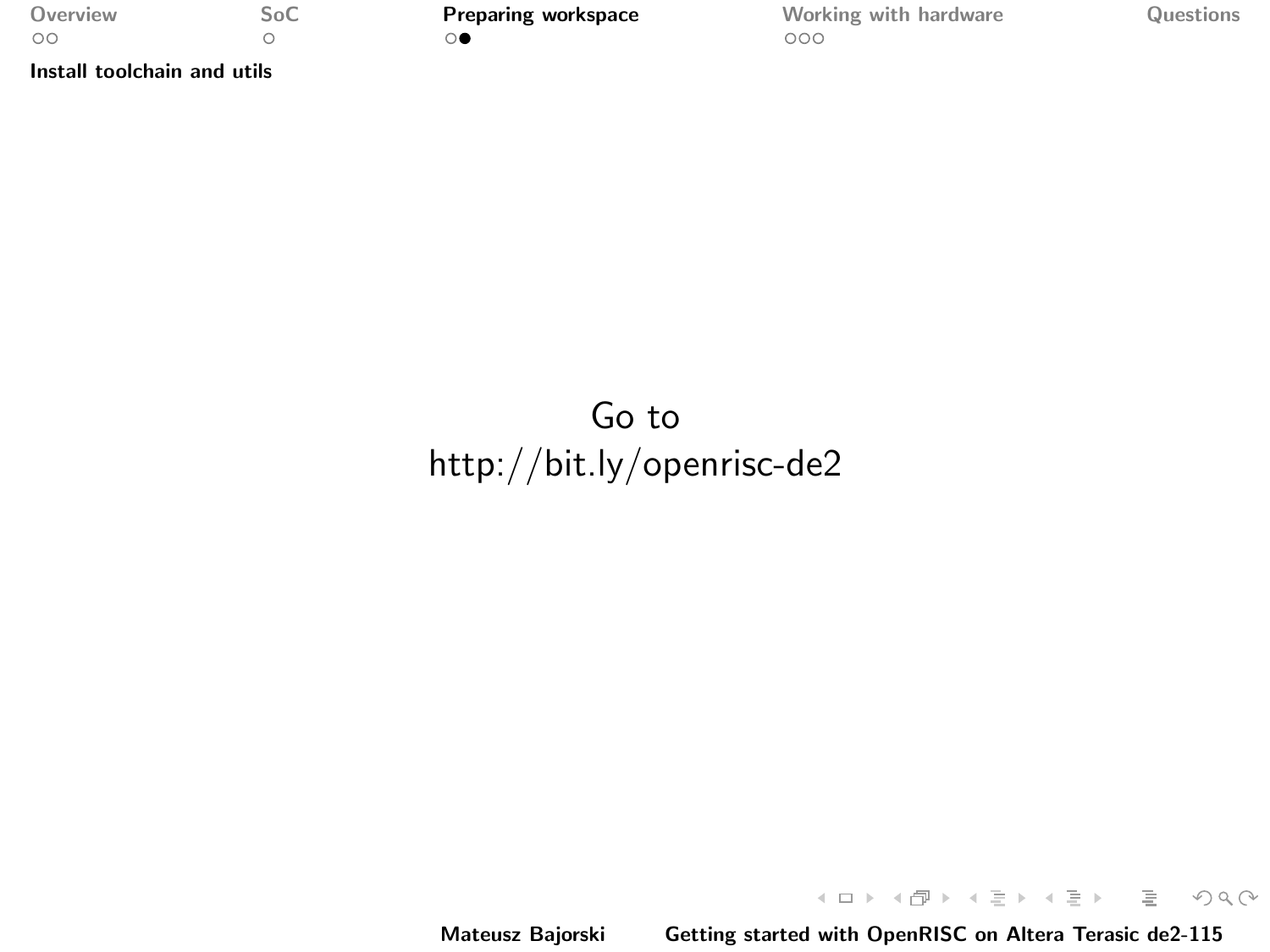<span id="page-7-0"></span>

| Overview |  |
|----------|--|
| oο       |  |

[Hello example](#page-7-0)

 $\begin{array}{ccc}\n\text{Soc} & \text{Preparing workspace} & \text{Workspace} \\
\text{Soc} & \text{O} & \text{O} & \text{O} & \text{O} \\
\end{array}$  $\begin{array}{ccc}\n\text{Soc} & \text{Preparing workspace} & \text{Workspace} \\
\text{Soc} & \text{O} & \text{O} & \text{O} & \text{O} \\
\end{array}$  $\begin{array}{ccc}\n\text{Soc} & \text{Preparing workspace} & \text{Workspace} \\
\text{Soc} & \text{O} & \text{O} & \text{O} & \text{O} \\
\end{array}$ 

#### Hello example Terminal Session Sources: https://github.com/matbaj/openrisc-examples http://matbaj.github.io/2015/01/19/openrisc-on-de2-115/

Mateusz Bajorski [Getting started with OpenRISC on Altera Terasic de2-115](#page-0-0)

イロン イ部ン イミン イミン

 $\equiv$ 

 $\Omega$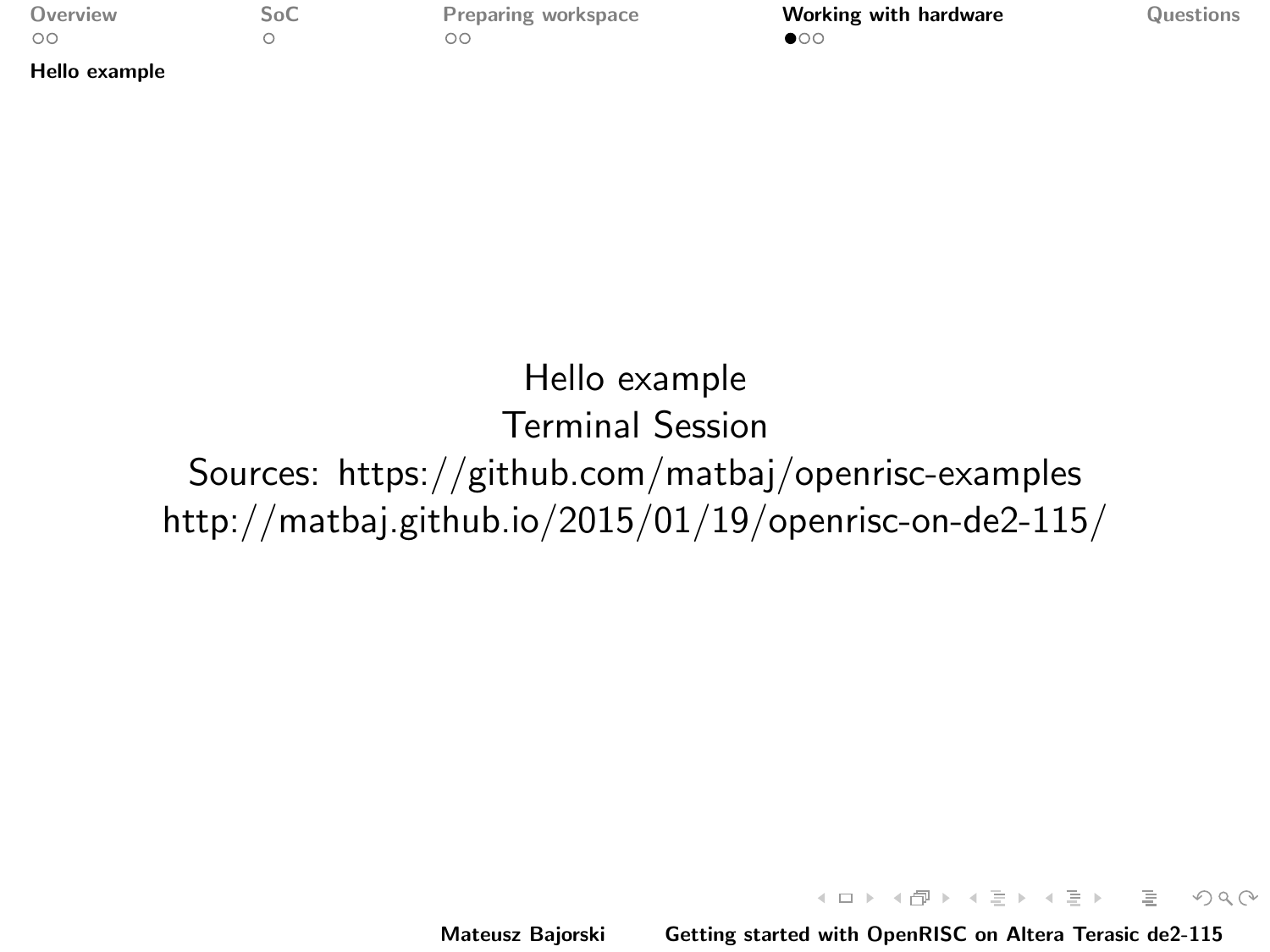[u-boot](#page-8-0)

<span id="page-8-0"></span>[Overview](#page-1-0) [SoC](#page-3-0) [Preparing workspace](#page-5-0) [Working with hardware](#page-7-0) [Questions](#page-10-0)

## U-boot Terminal Session Sources: git://openrisc.net/stefan/u-boot http://opencores.org/or1k/U-Boot

Mateusz Bajorski [Getting started with OpenRISC on Altera Terasic de2-115](#page-0-0)

 $\mathcal{A} \equiv \mathcal{F} \rightarrow \mathcal{A} \equiv \mathcal{F} \rightarrow \mathcal{A} \equiv \mathcal{F} \rightarrow \mathcal{A} \equiv \mathcal{F} \rightarrow \mathcal{A} \equiv \mathcal{F} \rightarrow \mathcal{A} \equiv \mathcal{F} \rightarrow \mathcal{A} \equiv \mathcal{F} \rightarrow \mathcal{A} \equiv \mathcal{F} \rightarrow \mathcal{A} \equiv \mathcal{F} \rightarrow \mathcal{A} \equiv \mathcal{F} \rightarrow \mathcal{A} \equiv \mathcal{F} \rightarrow \mathcal{A} \equiv \mathcal{F} \rightarrow \mathcal{A} \equiv \mathcal{F} \rightarrow \mathcal{A} \equiv \mathcal{$ 

 $\equiv$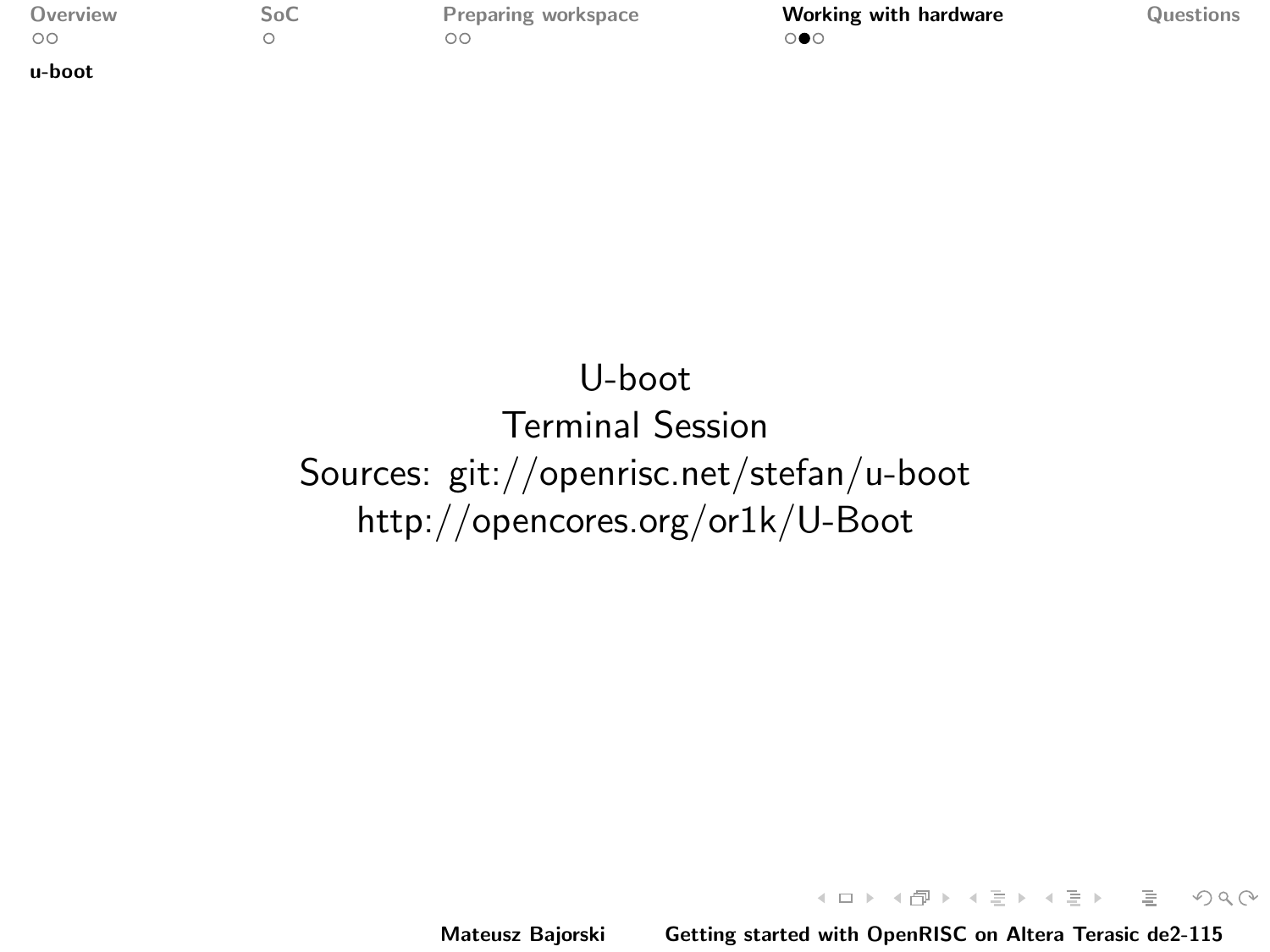[Linux](#page-9-0)

<span id="page-9-0"></span>[Overview](#page-1-0) [SoC](#page-3-0) [Preparing workspace](#page-5-0) **[Working with hardware](#page-7-0)** [Questions](#page-10-0)<br>
oo oo oo **oo oo** 

 $OQ$ 

#### Linux Terminal Session Sources: git://openrisc.net/jonas/linux http://electria.metropolia.fi/2013/12/linux-on-de0-nano-part-isimulator/

Mateusz Bajorski [Getting started with OpenRISC on Altera Terasic de2-115](#page-0-0)

K ロ ▶ K @ ▶ K ミ ▶ K ミ ▶ │ ミ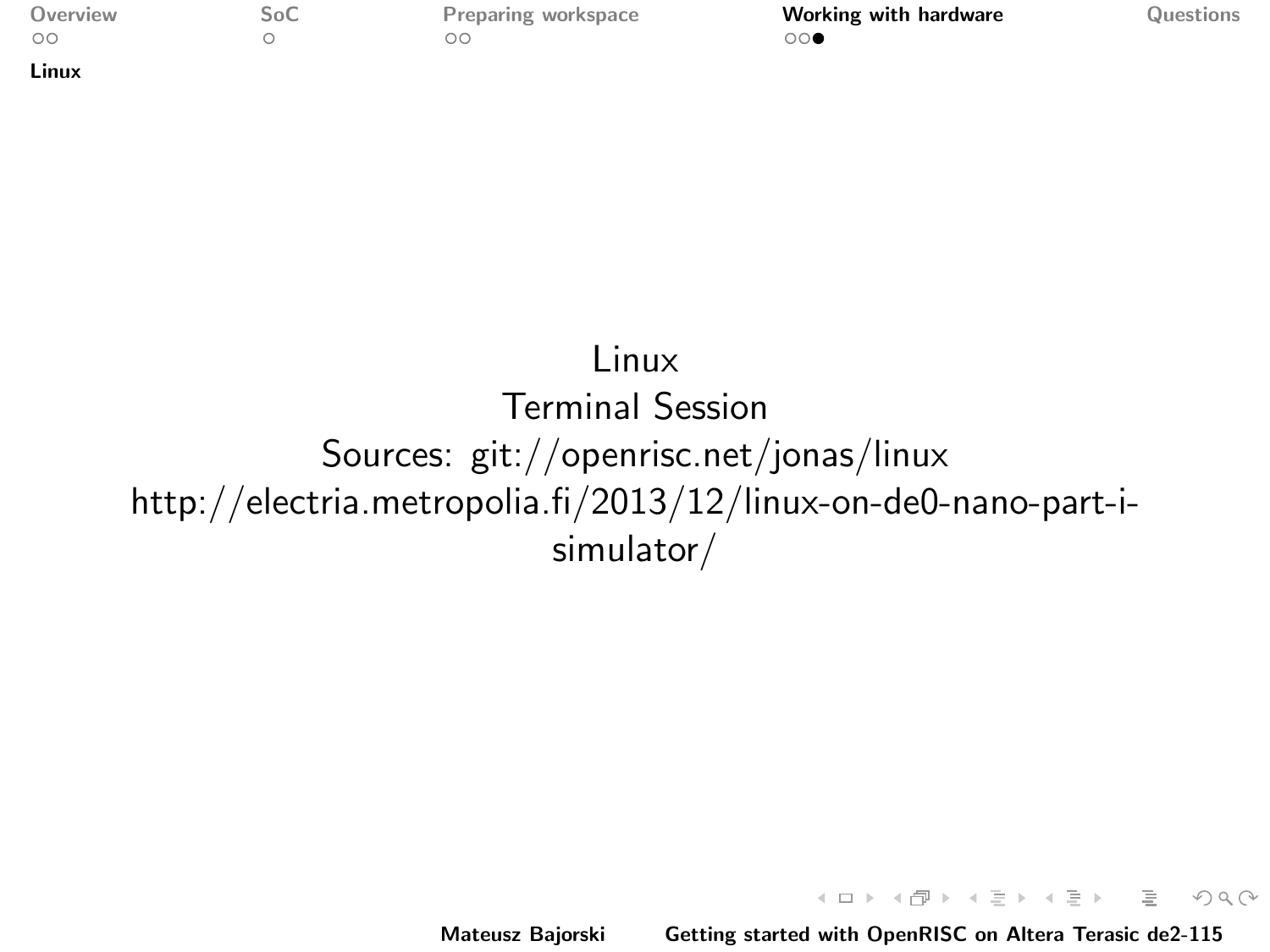<span id="page-10-0"></span>

[Overview](#page-1-0) [SoC](#page-3-0) [Preparing workspace](#page-5-0) [Working with hardware](#page-7-0) **[Questions](#page-10-0)**<br>  $\circ$ 

#### Questions?

 $\mathcal{A} \ \Box \ \rightarrow \ \mathcal{A} \ \overline{\mathcal{B}} \ \rightarrow \ \mathcal{A} \ \overline{\mathcal{B}} \ \rightarrow \ \mathcal{A} \ \overline{\mathcal{B}} \ \rightarrow \ \ \mathcal{B} \ \overline{\mathcal{B}} \ \rightarrow \quad \overline{\mathcal{B}} \ \rightarrow \quad$  $\begin{picture}(160,170) \put(0,0){\line(1,0){10}} \put(10,0){\line(1,0){10}} \put(10,0){\line(1,0){10}} \put(10,0){\line(1,0){10}} \put(10,0){\line(1,0){10}} \put(10,0){\line(1,0){10}} \put(10,0){\line(1,0){10}} \put(10,0){\line(1,0){10}} \put(10,0){\line(1,0){10}} \put(10,0){\line(1,0){10}} \put(10,0){\line(1,0){10}} \put(10,0){\line$